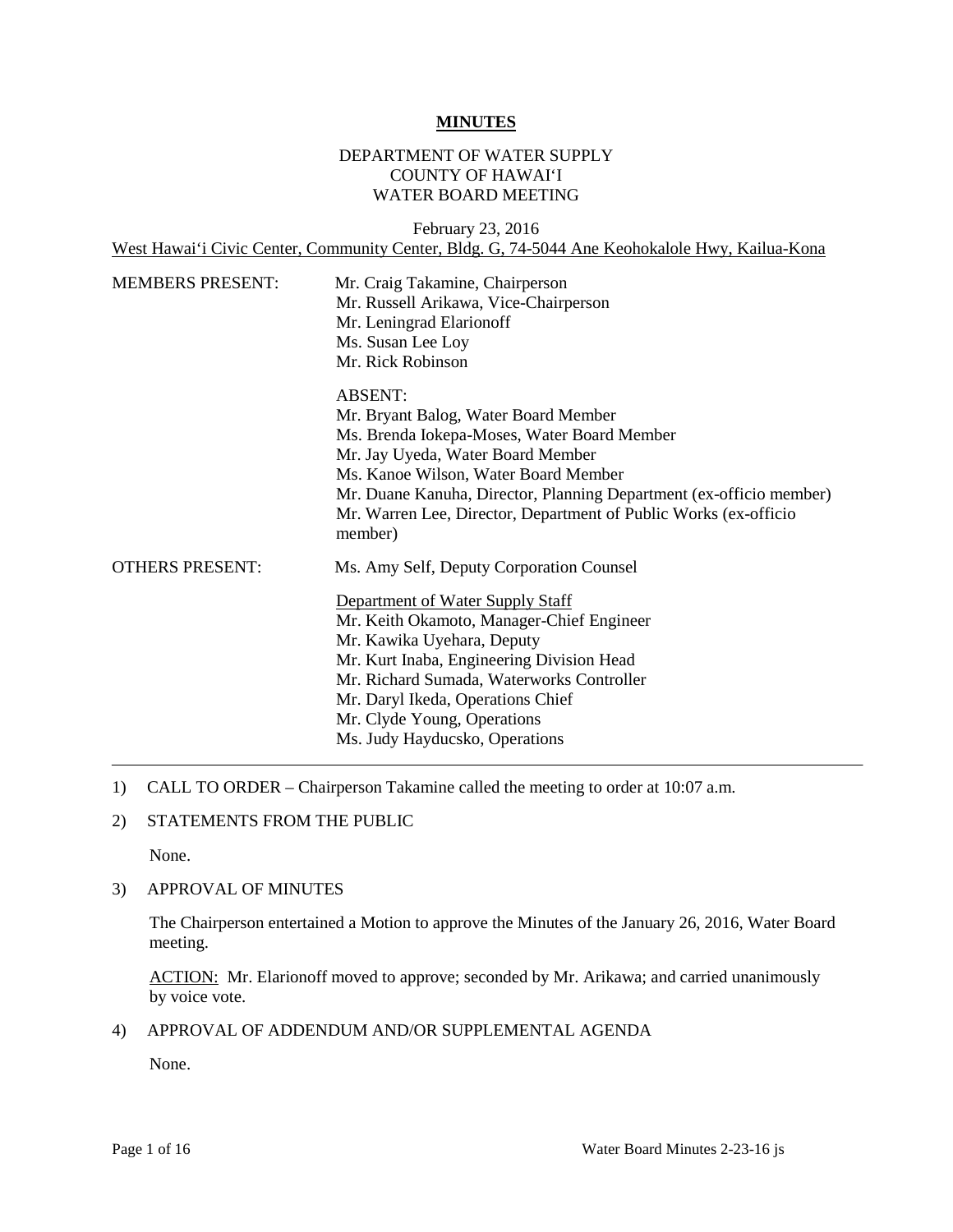5) PUNA:

# A. **UTILITY AGREEMENT NO. 2219 WITH THE STATE DEPARTMENT OF TRANSPORTATION (DOT) FOR KEA'AU-PĀHOA ROAD SHOULDER LANE CONVERSION, PHASE 2:**

 Conversion project. There was no cost to the Department of Water Supply, as all improvements The State Department of Transportation (DOT) has submitted for execution a Utility Agreement (UA) for water system improvements, which were necessary for the Kea'au-Pāhoa Shoulder Lane were necessary to accommodate the DOT's road improvements.

Staff has reviewed Utility Agreement No. 2219, and finds it acceptable.

 The Manager-Chief Engineer recommended that the Board approve the execution of the UTILITY AGREEMENT NO. 2219 FOR THE KEA'AU-PAHOA ROAD SHOULDER LANE CONVERSION, PHASE 2, and that the Chairperson or Vice-Chairperson be authorized to execute the Agreement, subject to review as to form and legality by Corporation Counsel.

MOTION: Mr. Robinson moved to approve; seconded by Mr. Elarionoff.

 improvements were actually part of the State Highways project, so they paid for it. This Utility Agreement is just part of their requirements. The Manager-Chief Engineer explained that this is standard paperwork. The waterline

ACTION: Motion carried unanimously by voice vote.

#### 6) SOUTH KONA:

# A. **4th AMENDMENT TO WELL SITE DEVELOPMENT AGREEMENT, 1250 OCEANSIDE (HŌKULIA) WELLSITE DEVELOPMENT AGREEMENT - UPDATE:**

a new red-lined version of the  $4<sup>th</sup>$  Amendment, just before 6:00 p.m. last night. He said that for developer's attorney last night, there was not enough time to review it thoroughly. The developer's attorney summarized the changes in their version in the body of the email; the attorney said that after discussing it with his client, the developer wanted to retain the language related to "the delay due to government review," in the Force Majeure portion of the Agreement. constitutes everything that DWS needs to make an executable document, he said. DWS does not The Manager-Chief Engineer reported that the developer's attorney, Carlsmith Ball LLC, emailed the record, part of the delay was due to DWS reviewing the attorney's previous draft; DWS made comments on that draft and relayed them to the developer's attorney via Ms. Self on February 18. The Manager-Chief Engineer said because the latest version only arrived back from the Based on the clarification that took place at last month's Board meeting, DWS plans to reject the developer's request to retain that language, the Manager-Chief Engineer said. DWS will ask Carlsmith to remove that language. The version that DWS sent to Carlsmith on February 18 feel that anything should have been a surprise to Carlsmith, after the December Board meeting and subsequent clarification that took place last month, he said. This is how DWS plans to respond to the developer's attorney, through Ms. Self.

Mr. Robinson indicated that he could not believe that Carlsmith did not respond until 6:00 last night.

The Manager-Chief Engineer said the precise time was 5:55 p.m.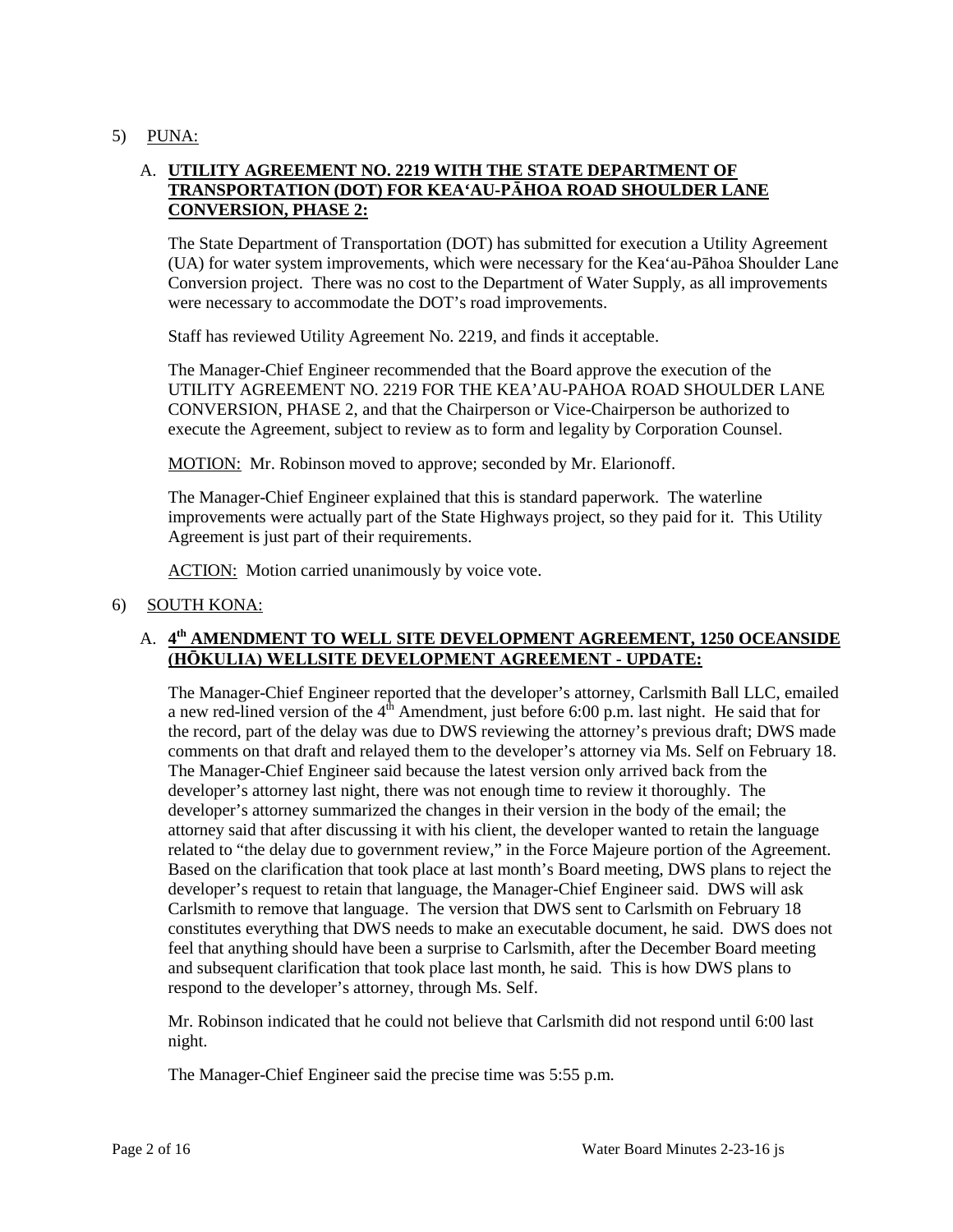Mr. Robinson asked if it was standard procedure for Carlsmith to wait until 5:55 at night to respond.

Ms. Self said that it has been.

Mr. Robinson said he was frustrated by it.

Ms. Self said that everybody at DWS was frustrated, too.

Mr. Robinson said that it showed a lack of respect.

Mr. Arikawa asked for confirmation that DWS was going to reject the latest red-lined version.

The Manager-Chief Engineer confirmed this.

 Mr. Arikawa asked whether DWS planned to reject the latest version, and instead go ahead with what the Board agreed on at last month's meeting.

The Manager-Chief Engineer confirmed this.

Mr. Arikawa said that was great.

 emails with the developer's attorney. DWS anticipates that this Item will be discussed again next The Manager-Chief Engineer said that in hindsight, it turned out to be a good idea to keep putting this Item on the Agenda, so that the Department can report on the progress of the discussions and month; hopefully, there will be a positive outcome, with all of DWS's revisions addressed.

 Mr. Elarionoff asked how the Manager-Chief Engineer knew about the red-lined version; it only came in at 6:00 in the evening.

 The Manager-Chief Engineer said he reads his emails at night, but any attachments are hard to review on the phone or on the I-Pad.

The Deputy agreed, saying that the red-lined parts do not show up on the phone, etc.

Ms. Self said she had printed out a hard copy, in case any of the Board members wanted to see it.

 clause, and the Board would be veering way out of bounds if the Board were to capitulate on new Ms. Lee Loy said she wanted to reiterate that there is standard language for a Force Majeure language. She asked what the next steps would be, noting that DWS has conveyed a clearly executable document into Carlsmith's court. She asked whether there was a deadline for the developer to execute; she asked what happens if they do not execute.

 Ms. Self said that the document has already been approved by the Board; it is just a matter of ironing out the language to conform to what the Board approved at the Board meeting. She said that she planned to tell Carlsmith that this red-lined version is unacceptable; she planned to change the language back again to what the Board approved. If necessary, the developer's attorney could be brought back to the Board to explain.

The Manager-Chief Engineer concurred.

Chairperson Takamine said that sounded good.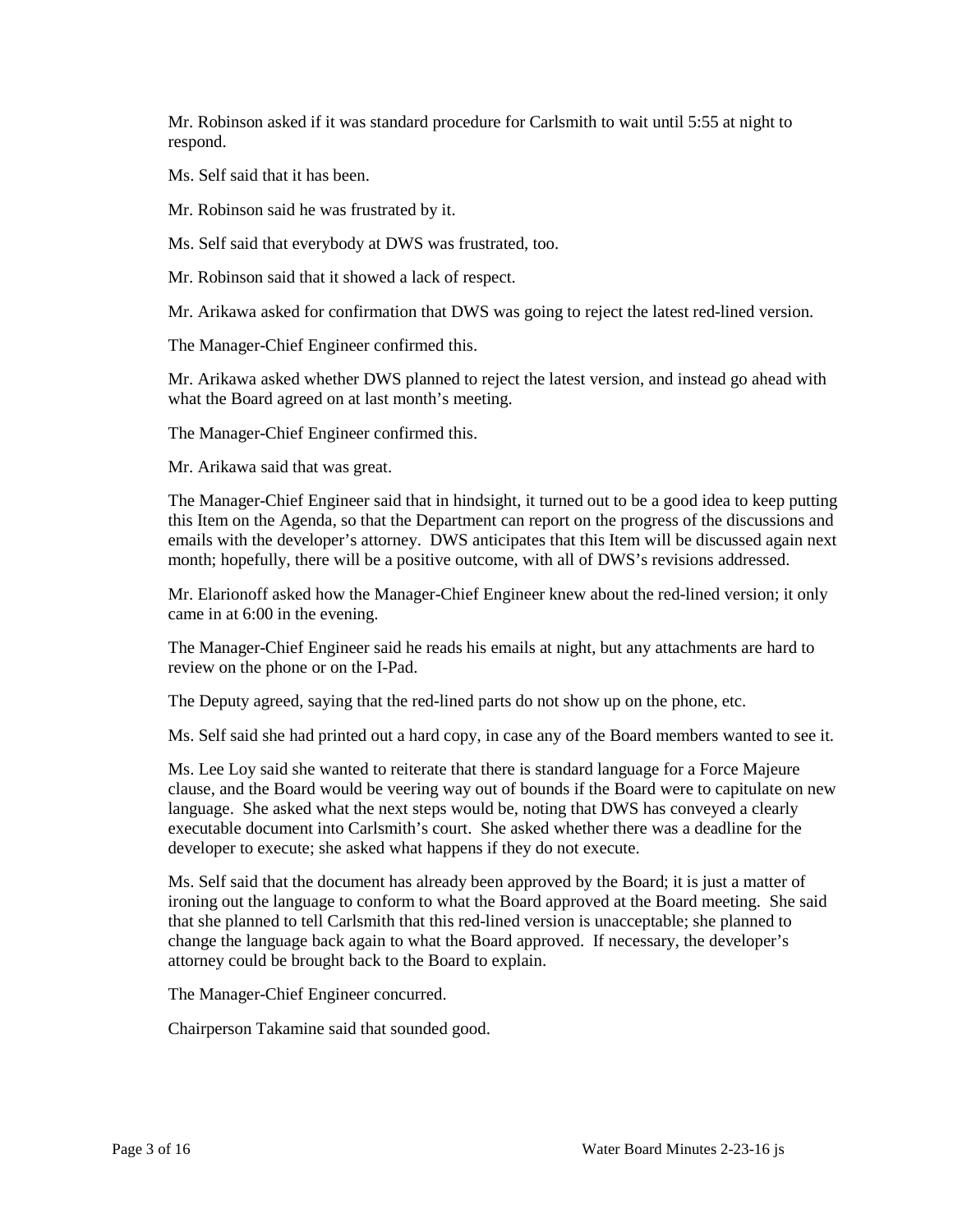# 7) MISCELLANEOUS:

# A. **PROFESSIONAL SERVICES AGREEMENT – CONSERVATION, EFFICIENCY, AND CUSTOMER ENGAGEMENT PROGRAM:**

 The Department desires to enter into a professional services agreement with a computer software company, WaterSmart Software, with expertise in developing customer engagement reports to educate customers on water conservation and efficiency.

 the anticipated scope of work, the contract amount will be \$50,000.00, and will be funded from initiative will take approximately 12 to 15 months to complete. This project requires a consultant procured through professional services procedures. Based on the Department's Capital Improvements Projects (CIP) Budget. It is anticipated that this

 and Customer Engagement Program, as a project to be added to the Department's Fiscal Year The Manager-Chief Engineer recommended that the Board approve the Conservation, Efficiency, 2017 CIP Budget.

MOTION: Mr. Arikawa moved to approve; seconded by Ms. Lee Loy.

 Noting that DWS lost its Public Information and Education Specialist, the Manager-Chief Engineer said that this program is going to help fill the gap of that loss while DWS recruits for a replacement. DWS has been working with the *Energy Excelerator* (note: *spelling is correct*) Research). DWS intends to utilize software to reach out to customers on the West Side of the island on a trial basis. The Deputy is the project lead, the Manager-Chief Engineer said. DWS wants to leverage its funds with the Energy Excelerator program, to enable DWS to get \$100,000.00 worth of software for an input of \$50,000.00 from DWS. The \$50,000.00 input from DWS will be a combination of actual funds plus in-kind costs, such as staff time, etc. The sees this as a good opportunity, he said. The software vendor, WaterSmart, is already working program, which is funded through PICHTR (Pacific International Center for High Technology Energy Excelerator program said that they would be able to match DWS dollar for dollar. DWS with other utilities in the continental United States.

 project to DWS's CIP list. He noted that WaterSmart has been working with utilities on the West Coast. Judging by samples provided by WaterSmart, the vendor looks at customer usage, and creates customized, mailable reports to customers. These reports show how customers are in their The Deputy said that the Department was bringing this Item to the Board for approval to add the typical water use; the reports also give a profile of an efficient user. They provide recommendations on becoming more efficient in usage, with an eye to saving costs as well as protecting the resource. This is a good venture, the Deputy said.

The Manager-Chief Engineer said the software program tailors a message to particular customers, rather than sending out a blanket conservation notice. This will hopefully turn out to be an effective tool in furthering DWS's conservation efforts.

Ms. Lee Loy asked whether this message would be sent out as a paper newsletter or an email.

 The Deputy said it would be a paper report, similar to what Hawai'i Energy mails to people's homes. He noted that it would be handled in a similar way, because DWS has its customers' mailing addresses.

 The Manager-Chief Engineer said he was still finalizing the scope of the proposal. Once the Board approves this Item, DWS will nail down the scope with the vendor. The scope will depend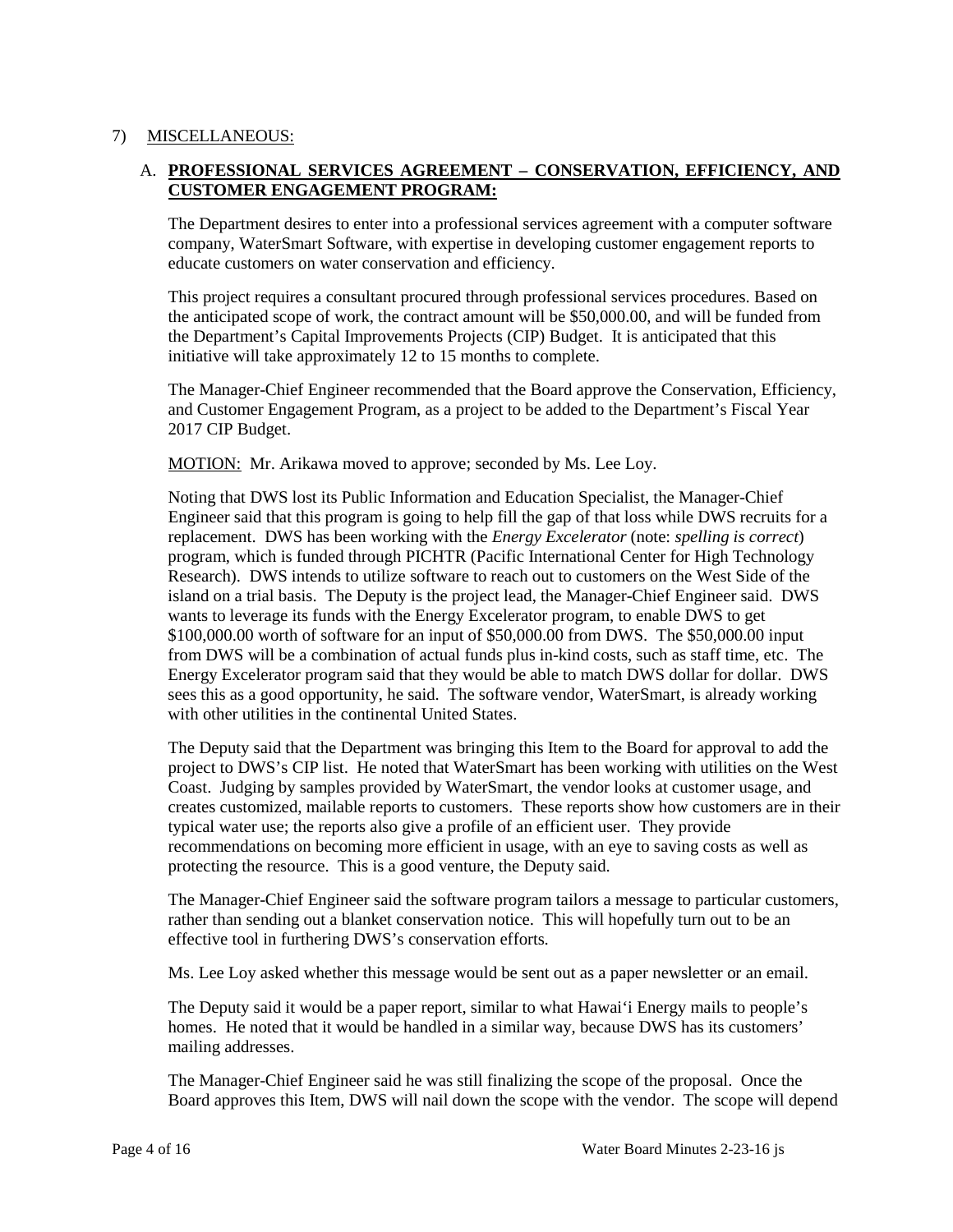on what kind of funding is available, and what DWS's needs are. With today's technology, there are even ways to install an app to reach out to customers, he said. He was not sure if that was covered in this base cost at this point. DWS would like to test it out, to see if it works. If the software turns out to be viable, DWS will probably bring it back to the Board for an expanded project at that point in time, the Manager-Chief Engineer said.

Ms. Lee Loy asked whether that scope of services would be developed after the Board's approval.

 Assuming that the Energy Excelerator can kick in the other \$50,000.00, WaterSmart can work The Manager-Chief Engineer said yes, DWS would need to notify the Energy Excelerator that there is \$50,000.00 that DWS can commit from the Department and Water Board's side. with DWS to prepare a scope of services to meet the Department's specific needs.

Mr. Arikawa asked if the Department still planned to look for a Public Information and Education Specialist.

The Manager-Chief Engineer said yes.

Mr. Arikawa asked if this software program was just to fill the gap.

The Manager-Chief Engineer confirmed this.

Mr. Arikawa asked whether this software program will go away, once the new person is hired.

 another tool for the actual person, and the software would continue to be implemented for the Department. Hopefully, the software will free up the person's time to do other, personal public outreach efforts. The hope is that this tool can supplement the position, he said. The Manager-Chief Engineer said no, that was not DWS's intent. This software will probably be

 Mr. Elarionoff asked how WaterSmart got started. He asked if they got started because of the He asked if this was a private company that got started to deal with the water shortage on the West Coast. He asked if this was one of those companies that really want to do some good. He asked if the company was started to deal with the West Coast, and is now seeking more business to improve their income. He asked which kind of company it is. shortage of water on the West Coast; he noted that California is having a hard time with water.

The Manager-Chief Engineer said he was not sure. He confirmed that WaterSmart is a private, for-profit company. He was not sure how the company got started, but he believed that they were to some degree involved with the efforts in California. He said he was not sure if the company got started specifically *because of* the water shortage.

Mr. Elarionoff asked for confirmation that the Department's first intent here is to check it out to see if it is functional and applicable.

The Manager-Chief Engineer confirmed this.

ACTION: Motion carried unanimously by voice vote.

## B. **DEPARTMENT OF WATER SUPPLY PROPOSED OPERATING AND 5-YEAR CAPITAL IMPROVEMENT PROJECTS (CIP) BUDGETS FOR FISCAL YEAR: (FY) 2017:**

The Department's FY 2017 Operating Budget, totaling \$53,901,500, and 5-Year CIP Budget for FY 2017–2021, has been distributed for the Board's review.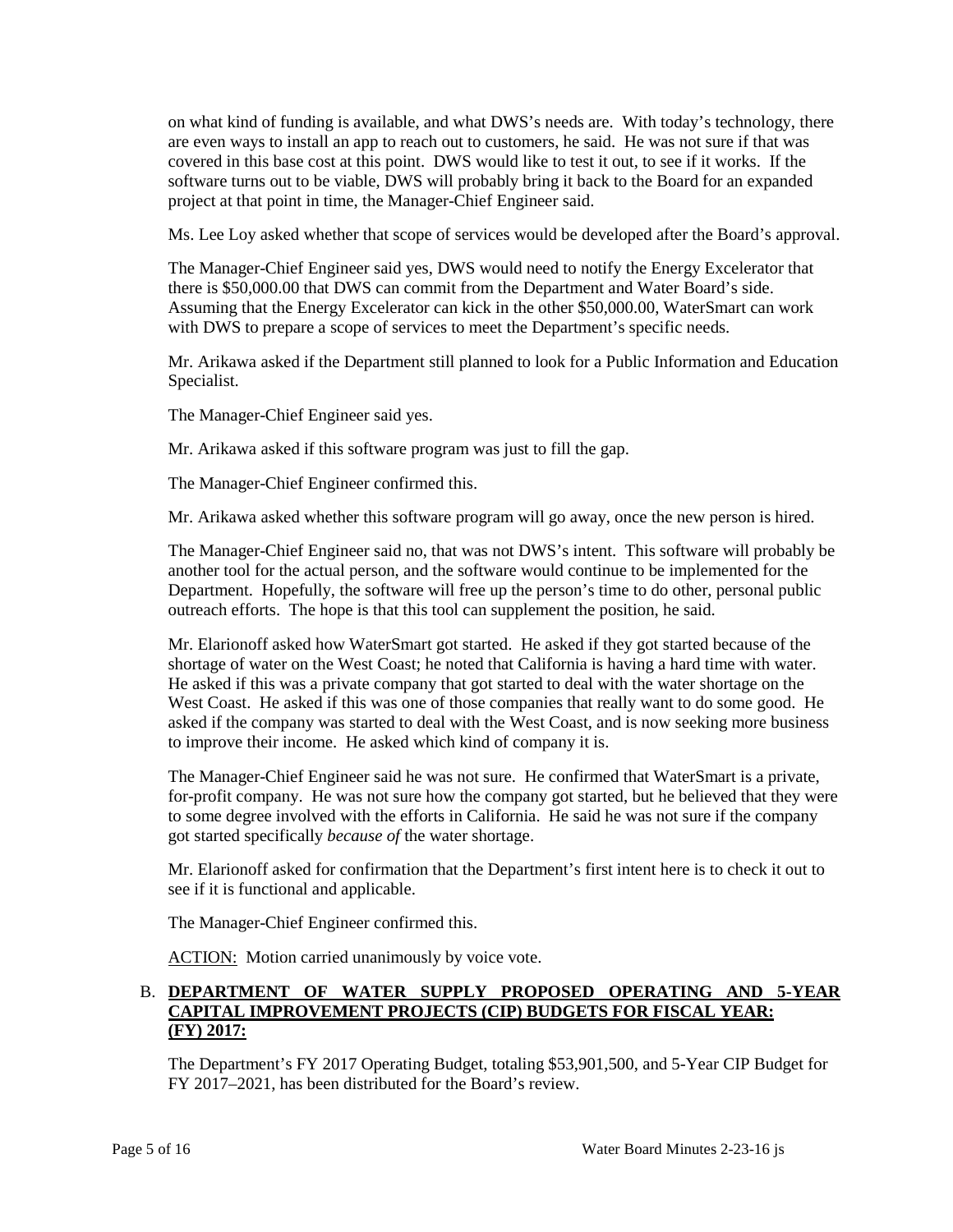The Manager-Chief Engineer recommended that the Board approve a public hearing to be held on Tuesday, March 22, 2016 at 9:45 a.m., prior to the Water Board's regular meeting, to accept public testimony regarding the Department's FY 2017 Operating and CIP Budgets.

MOTION: Ms. Lee Loy moved to approve; seconded by Mr. Robinson.

 The Manager-Chief Engineer noted that the Board had received copies of the proposed Budget at last month's meeting as a preview, and copies were distributed again today for the Board's review.

 (for the proposed Energy CIP Rate). The balance is one cent, he noted. Mr. Elarionoff said that there was a Public Hearing last month, whereby DWS gave back four cents (from the Power Cost Charge), and the Recommendation this time is to take back five cents

 may not want to take it out of order; he said he understood where Mr. Elarionoff was coming The Manager-Chief Engineer said the Energy CIP Rate was the next Agenda Item, and the Board from.

Mr. Elarionoff said that last month, he voted against the reduction of the Power Cost Charge.

 Mr. Arikawa asked if it would be for the 2017 Budget; he wanted to be clear that it was not effective next month.

The Manager-Chief Engineer said it was for Fiscal Year 2017, beginning July 1 of this year.

Ms. Lee Loy noted that the Board had been looking at different alternatives to start a specific fund to help DWS's renewable energy efforts. She asked if there were a carve-out in this process. She recalled that there was some preliminary discussion with staff on exploring whether to create a specific fund for renewable energy projects.

 the Chairperson, said that Item 3 touches upon that subject. DWS put it on the Agenda today; it The Manager-Chief Engineer, referring to the January 26 Budget memo from the Controller to includes the 5 cents per 1,000 gallon Energy CIP Rate. Item 7(C), the next Agenda Item, calls for a Public Hearing and discussion on the Energy CIP Rate. He noted that the rate could be 4 cents, or 10 cents, etc., instead of the proposed 5 cents.

 Ms. Lee Loy asked if this would be the right time to discuss what the amount is, and to discuss how to bank that fund. She asked if it should be discussed a little further down on the Agenda.

 The Manager-Chief Engineer said that the Board could talk about it now if the Board wants to discuss how to bank certain funds in general. However, if the Board wants to talk about specifics on the CIP Rate, the Board probably should wait until the next Agenda Item.

Ms. Self said that the Energy CIP Rate is part of the Budget, and the Item is on the Agenda.

Chairperson Takamine asked if the Board wanted to skip over this Item, and move to the next Item, and then come back to this Item.

Ms. Self suggested that the Board just table this Item, go on to Item  $7(C)$ , and then come back.

 Mr. Elarionoff said that he wanted to make clear that he does not oppose the 5 cents, especially in light of other tax hikes. He considered 5 cents per 1,000 gallons to be manini.

Ms. Lee Loy said that she saw this as the foundation; she just wanted to make sure that the conversation is in context.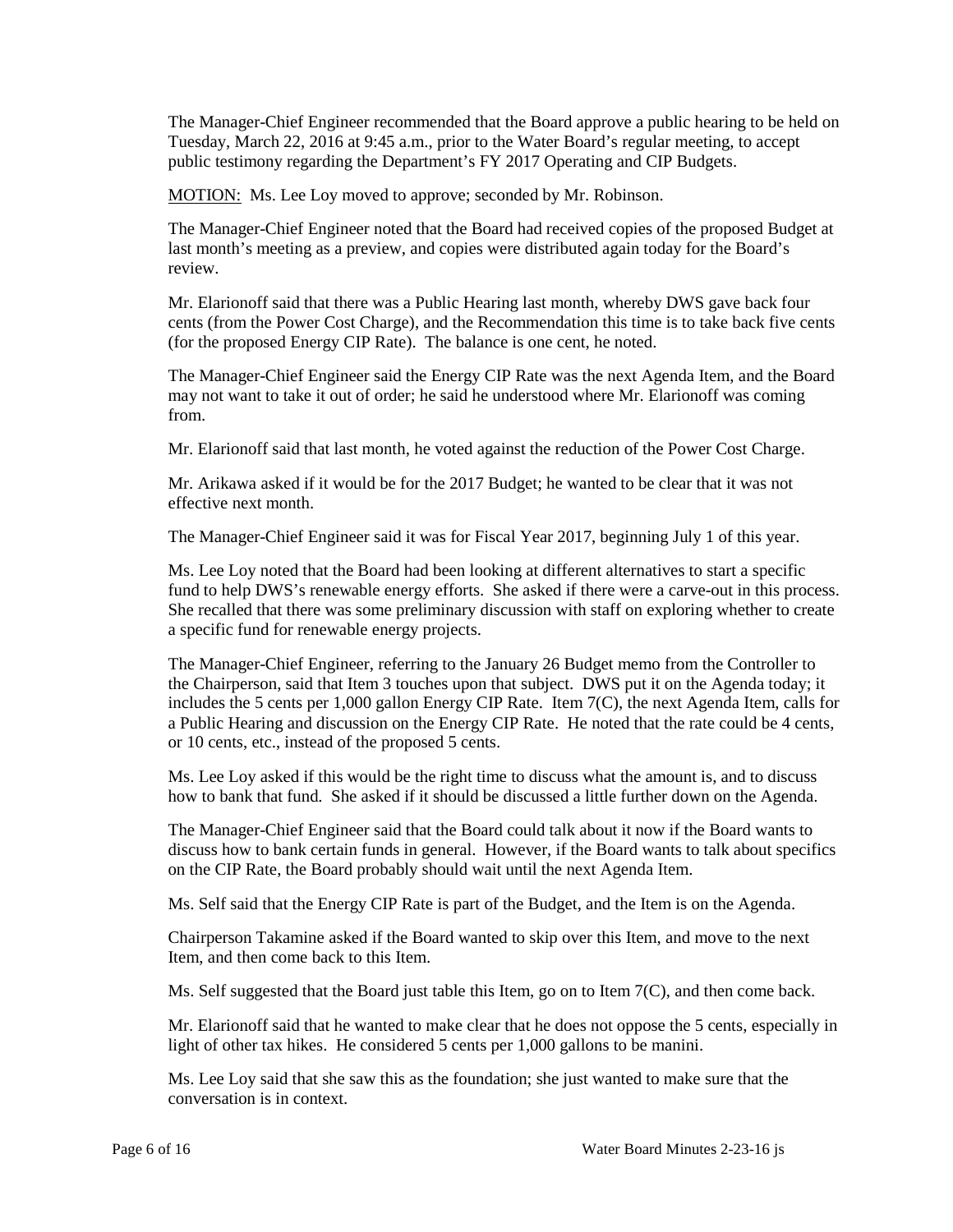The Manager-Chief Engineer agreed.

 Ms. Lee Loy said that this is a wonderful way to start the funding for some of DWS's renewables; she just wanted to have a larger conversation on some of the options.

Ms. Self said there was already a Motion on the table.

Chairperson Takamine asked if anyone wanted to make a Motion to table.

ACTION: Mr. Robinson moved to table this Item; seconded by Ms. Lee Loy, and carried unanimously by voice vote.

# C. **PROPOSED ENERGY CIP RATE:**

 budgeted at \$22 million in FY 2017. In conjunction with the Department's FY 2017 Operating Budget, a new rate is being proposed to fund projects intended to reduce the department's dependence on purchased power, which is

 results of his Energy Evaluation Study of DWS at the Water Board meeting on August 25, 2015. The concept for this new rate was developed in part by consultant Steve Bolles, who reported the

 was a hurdle that needed to be addressed. This new rate was developed as a means to address that Among his various recommendations, Mr. Bolles noted that funding for energy improvements need.

 The energy rate is budgeted at \$0.05 per 1,000 gallons, and is expected to generate \$460,000.00 in FY 2017, to be used on 2 projects:

- To install power factor correction capacitors at 16 well sites (\$240,000.00); and
- To install variable frequency drives (VFDs) at 2 well sites (\$220,000.00).

The energy rate is to be adjusted annually, depending on projects to be funded.

 The Manager-Chief Engineer recommended that the Board approve a Public Hearing to be held 1,000 gallons. The rate will be adjusted annually, based on energy-saving projects proposed by on Tuesday, March 22, 2016, at 9:30 a.m., prior to the Water Board's regular meeting, to accept testimony regarding the Department's new Energy CIP rate, beginning in FY 2017 at \$0.05 per the Department for the year.

MOTION: Mr. Arikawa moved to approve; seconded by Ms. Lee Loy.

 energy efficiencies. This initiative is among the components that DWS has been looking at, The Manager-Chief Engineer said the staff collaborated to see what this Energy CIP fund could be used for; he noted that the Department is trying to take a multi-pronged approach to achieve including energy saving performance contracting, etc.

 Mr. Sumada said that he, Mr. Young, and other staff members had gotten together to consider the recommendations made to DWS during the energy study presentation last May by Mr. Steve Bolles. The focus was on how DWS would fund some of the projects that Mr. Bolles amount for the new rate, based on projects that he wanted to see put in place in FY2017, he said. recommended. DWS came up with the proposal under consideration today, whereby a new rate would be created, separate from the Power Cost Charge (PCC), which would be implemented in the FY 2017 Budget. Mr. Sumada noted that any new rate or rate change requires a Public Hearing, so that is why DWS must hold one for this new rate. Mr. Young came up with the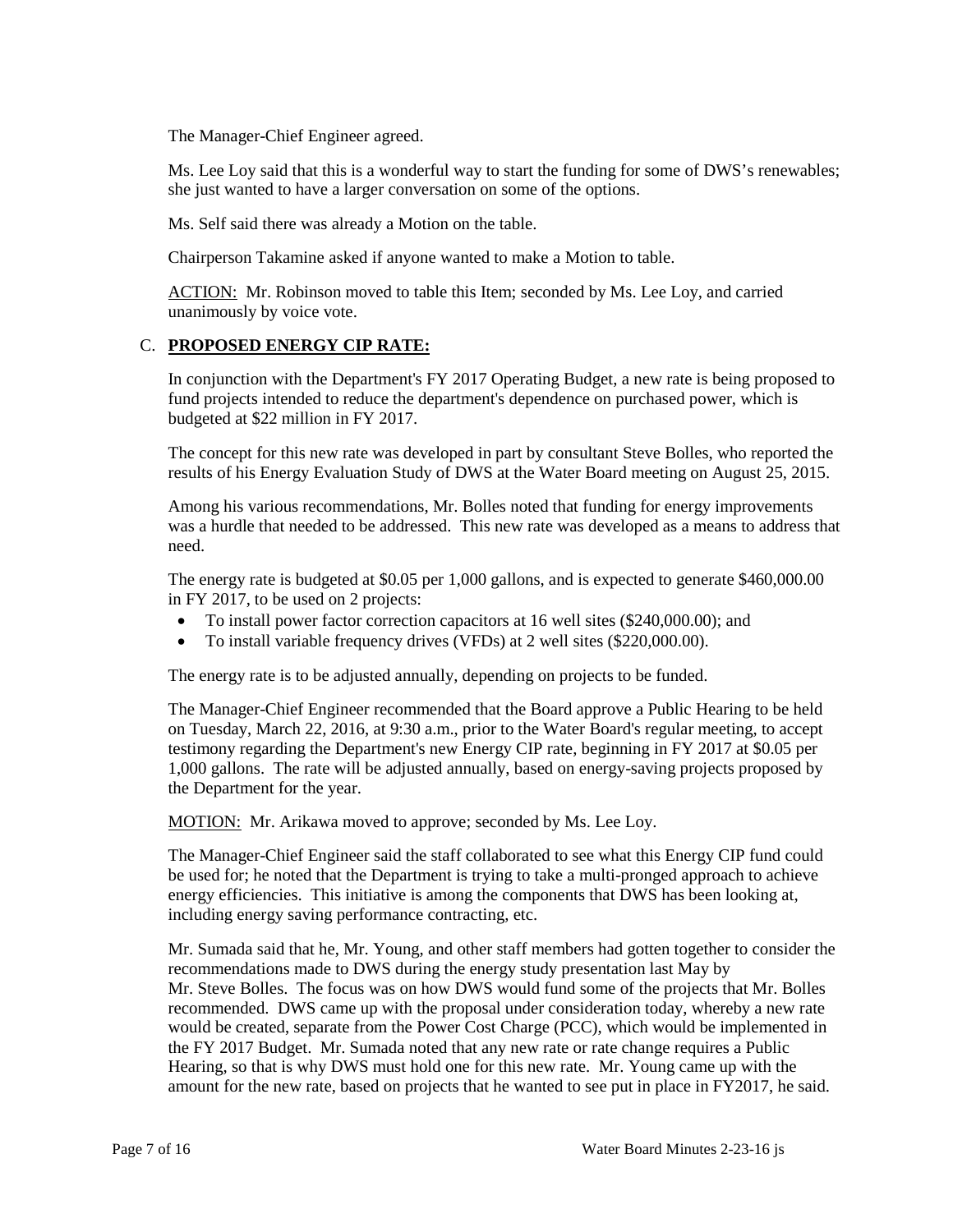wanted to know how DWS had arrived at the amount. She asked if DWS expects to spend that Ms. Lee Loy thanked Mr. Sumada for providing the background information, because she had amount in FY2017.

Mr. Sumada said that he would expect that DWS would enter into a contract with a contractor or vendor, and over the course of FY2017, DWS would make payments to the contractor, based on how much they accomplished.

Ms. Lee Loy asked if these projects would be addressed within the FY2017 Budget.

Mr. Young said yes.

Ms. Lee Loy asked if the carve-out amount, i.e., the 5 cents, really covers what is planned for FY2017.

Mr. Sumada confirmed this.

The Manager-Chief Engineer said that if this rate gets implemented, it would start July 1<sup>st</sup>, but DWS would not have the money in the pot as of July  $1<sup>st</sup>$ . DWS would have to wait two months, when the first bills with the new rate go out. After that, some money would come in, but logistically, the Manager-Chief Engineer did not see how DWS could actually swing a contract at process. The Manager-Chief Engineer said that the Board might choose other options, instead of projects. In any case, this Item is what DWS is proposing today, but there are other options the beginning of FY2017. DWS might be able to manage it halfway through the fiscal year, when some funds become available, he said. At that point, DWS would start the procurement having project-specific needs year-to-year, and may keep the rate at 5 cents per 1,000 gallons, subject to the staff and Board collaborating on projects on a year-to-year basis – or long-term available, the Manager-Chief Engineer said.

 Ms. Lee Loy asked if the projects were always going to be related to Mr. Bolles' recommendations, like going down a checklist. Ms. Lee Loy said that she assumed that, once all She asked what happens to that money; she asked what those monies would be used for. of the items on the checklist are done, the Energy CIP fund would have mounted in the meantime.

 Mr. Robinson said he had been thinking about what Mr. Elarionoff said last month about the bother of going through Public Hearings to approve the rate decrease on the PCC. He said it speaks to methodology. Noting that the Board had hired Mr. Okamoto as Manager-Chief authority to change rates, or to include new rates in the Budget, etc. He said that instead of having a Public Hearing to do this 5 cent increase earmarked for energy savings, the proposal should just be presented as part of the annual Budget for the next year – which is consequently approved by the Board. He said that in the course of the year, whenever there are changes in the make those changes, and be given the latitude to give the Board notice that the Manager-Chief Engineer is taking this action. This should be done without having to go through Public whether this can be done. Delegating authority to the Manager-Chief Engineer without holding Engineer, Mr. Robinson said that the Board should give the Manager-Chief Engineer the PCC or other extraordinary changes, the Manager-Chief Engineer should have the authority to Hearings, etc. He noted that Ms. Self was thumbing through the Rules and Regulations, to see Public Hearings would make everyone's lives easier, Mr. Robinson said. It would also enhance the Manager-Chief Engineer's ability to be nimble and quick in taking action.

 The Manager-Chief Engineer thanked Mr. Robinson for the vote of confidence. He said that he and the Deputy strive to establish that trust relationship and confidence with the Board, when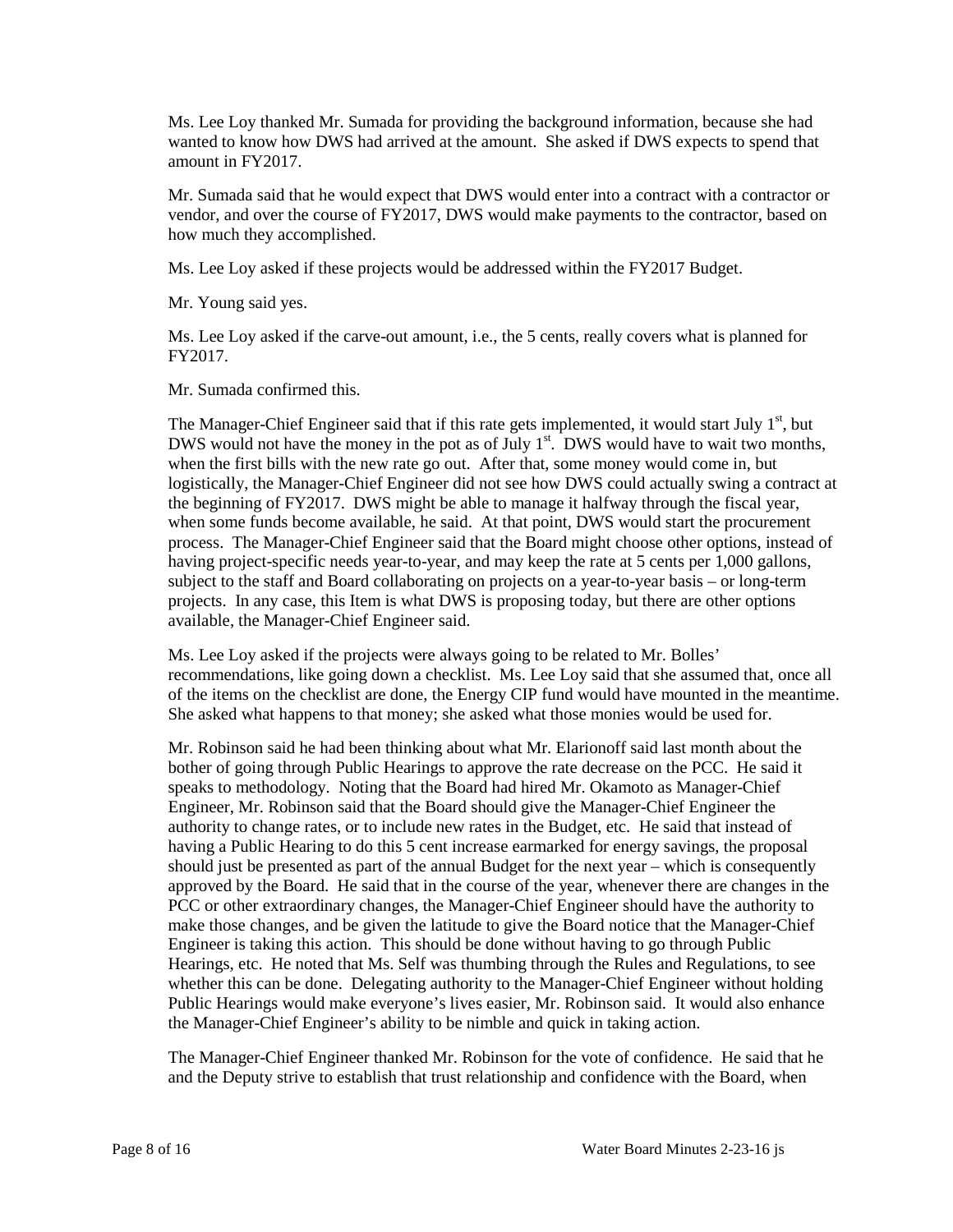DWS makes the kinds of decisions that it can make administratively. However, he believed that such a change might require a Resolution or something like that.

Ms. Self said no, a Public Hearing needs to be held.

Ms. Lee Loy said maybe the law could be changed.

The Manager-Chief Engineer said it would mean going through the Legislature; it is State law.

Ms. Self suggested going to the Legislature.

 Mr. Robinson asked if the Public Hearing could be to delegate authority to the Manager-Chief Engineer.

 63. He thanked Mr. Robinson again for the vote of confidence. The Manager-Chief Engineer said that Mr. Sumada had looked up the relevant Statute, HRS 54

 Mr. Robinson said that he agreed 100 percent with Mr. Elarionoff about Public Hearings; they are a waste of time, he said. Everybody here drives to the Public Hearing, and the public does not show up.

 time-efficient as possible, by scheduling Public Hearings just prior to regular Water Board The Manager-Chief Engineer said the Department has tried to make the Public Hearing process as meetings.

 asked what that adjustment would be based on. Mr. Elarionoff noted that the Recommendation called for the rate to be adjusted annually; he

 Mr. Sumada said it would be based on the projects that Mr. Young and his colleagues identified to be accomplished in the coming year. He said that it was based on the energy study that Mr. Bolles prepared.

Mr. Bolles prepared.<br>Mr. Elarionoff asked if there was any psychological reason for setting the rate at 5 cents.

Mr. Sumada said the rate was calculated according to a formula, dividing the cost of the projects by the estimated water consumption for the year. The amount comes to 5 cents.

Mr. Elarionoff asked if it came to exactly 5 cents.

Mr. Sumada said yes.

The Manager-Chief Engineer said that DWS has approximately 9.2 billion gallons worth of consumption per year; multiplying that figure by 0.05 per 1,000 gallons comes to \$460,000.00. Engineers and accountants do not deal with psychology; they only deal with numbers, he said.

 Mr. Arikawa asked how DWS arrived at the figures for the two projects: one is for \$240,000.00 and the other is for \$220,000.00. He asked if the calculations were based on actual quotes.

 Mr. Young said that DWS has some pricing based on its Material Bid for things like the VFDs; staff also based their cost estimates historically for things like installation, etc.

 the quotes out; if that happens, the figure would naturally go up, he said. The \$460,000.00 listed Mr. Arikawa asked what happens if the cost of the material or whatever goes up before DWS gets here would not cover these two projects.

The Manager-Chief Engineer said that was possible.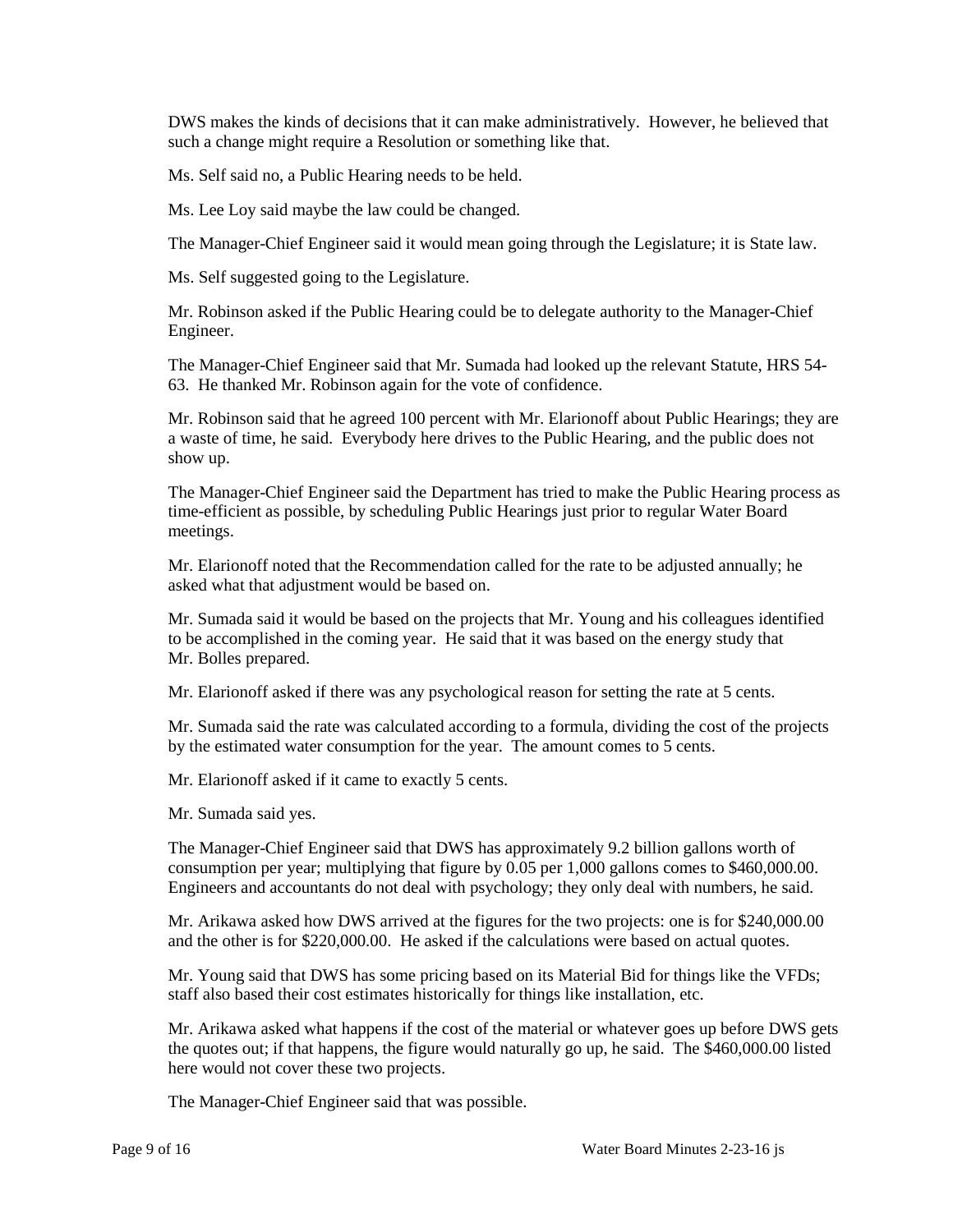Mr. Arikawa asked where DWS would get that extra money to cover these projects.

 Mr. Young said that of the 16 well sites slated for power factor correction, some of them could be cut back, instead of asking the Board for more money. There is some flexibility here, he said. DWS could alternatively go to smaller pump stations where the VFDs are not as big, etc.

 Mr. Arikawa said that he was thinking that maybe the rate should be 0.525 or something like that, to provide an extra cushion. He asked how DWS would cover the cost, if they came up short.

Mr. Young said that DWS could do things in the following year, too. He said that the main thing is that DWS is making progress every year.

Mr. Robinson suggested that the two Public Hearings proposed for next month be combined into one Public Hearing.

The Manager-Chief Engineer said that the Department had wrestled with that same question; DWS believed that they had to be held separately.

Mr. Sumada agreed; State HRS requires a Public Hearing for any rate change, and the County Charter requires a Public Hearing for Budgets. The Rules do not address dealing with two Items in one Public Hearing; he said that he did not know the answer to that question. It may be possible to combine them into one Public Hearing, but Mr. Sumada said that he set up two separate Public Hearings, with the information he had.

Ms. Self said she could see no reason why DWS could not have both Items handled at the same Public Hearing; the main thing is to hold a Public Hearing, and this would just be an Agenda with two Items on it.

Mr. Sumada said yes, that makes sense.

The Manager-Chief Engineer said it would be one Public Hearing with two Agenda Items.

Ms. Self said yes, it did not make sense to have two separate Public Hearings.

The Manager-Chief Engineer concurred.

Mr. Robinson said the Board should put a third Item on the Agenda.

 projects is excellent; as the fund builds, more projects can come online. This is a great place to Ms. Lee Loy said the idea of having these monies going to fund specific renewable energy start, she said.

Ms. Self raised the question of posting the Public Hearing Notice.

The Secretary said that the two Public Hearing Notices that had been prepared for publication in the newspapers would have to be amended, to combine the two Items into one Public Hearing Notice.

Mr. Arikawa joked that the next rate decrease should be Item No. 3 on the Agenda.

 their analysis of the PCC, and it is highly likely that DWS will come back to the Board for The Manager-Chief Engineer said that coincidentally, Mr. Sumada and his staff are continuing another rate adjustment, in April.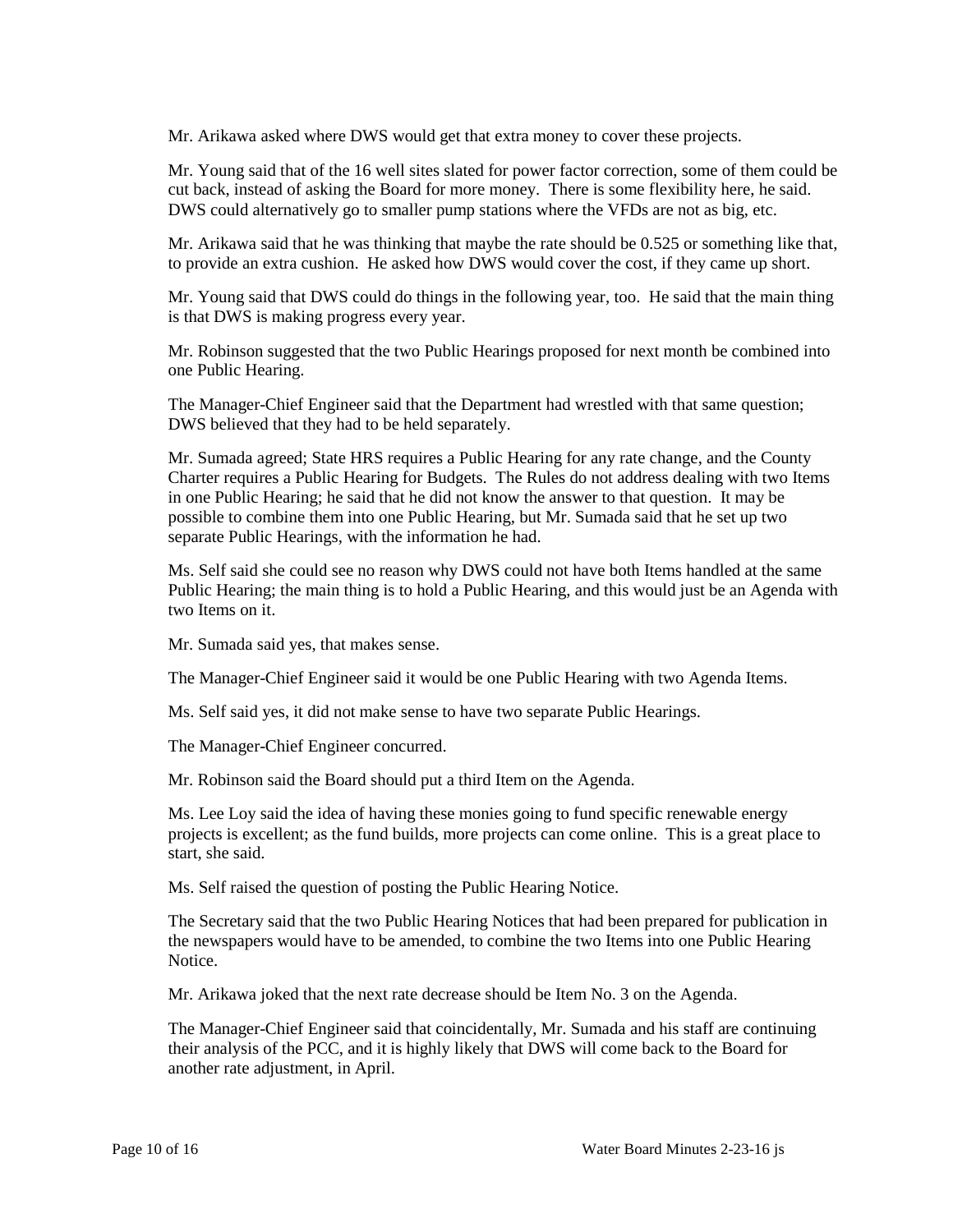post-notification to the Board, and consequently, to the general public. Mr. Robinson asked if Item No. 3 on the Agenda could be delegation of authority to the Manager-Chief Engineer for rate increases consistent with energy costs through the course of the year, with

 Ms. Self said no, the Statute is very clear that any rate change, up or down, requires a Public Hearing.

 Hearing, that the Board authorize him to utilize CIP funds or other funds available to DWS to example, a shortfall of \$40,000.00, i.e., a scenario whereby the two projects come to a total of \$500,000.00 instead of the budgeted \$460,000.00. The Manager-Chief Engineer would be The Manager-Chief Engineer suggested that once this new rate is established, through Public cover any shortfall in project costs. He suggested that the Board could delegate that authority to the Manager-Chief Engineer, who would then simply report to the Board. He gave as an authorized by the Board to go ahead and approve the additional \$40,000.00 from CIP funds, and just report to the Board that this was done.

Mr. Arikawa said he could not see why not.

Ms. Self concurred.

Mr. Robinson asked if that would require a Public Hearing.

Ms. Self said no, that would just be a matter of switching monies.

The Manager-Chief Engineer said he believed that he could normally do that anyway.

Ms. Self agreed.

 Mr. Robinson asked if the Board would be required to delegate to the Manager-Chief Engineer; he asked if it was just something that would be a matter of course.

Ms. Self said no, she thought the Board would just give him that authority.

Mr. Robinson asked if it would call for a Motion from the Board.

Ms. Self said yes.

 The Manager-Chief Engineer suggested that this could happen when DWS awards a project, and the cost comes to \$500,000.00; DWS would have to bring it to the Board for award *anyway*.

Ms. Self concurred.

The Manager-Chief Engineer said in such a case, DWS would let the Board know that the costs had overrun the budget in place; the Manager-Chief Engineer would seek the Board's approval to utilize CIP funds to make up the difference. It could be dealt with that way, he said.

Mr. Arikawa agreed.

 The Manager-Chief Engineer said that the Board could decide to cut out one of the sites, and keep within the budgeted amount, etc. The discussion could go that way, too.

Ms. Self said that would work.

Mr. Elarionoff said he preferred it that way, because the Manager-Chief Engineer would be held accountable to the Board.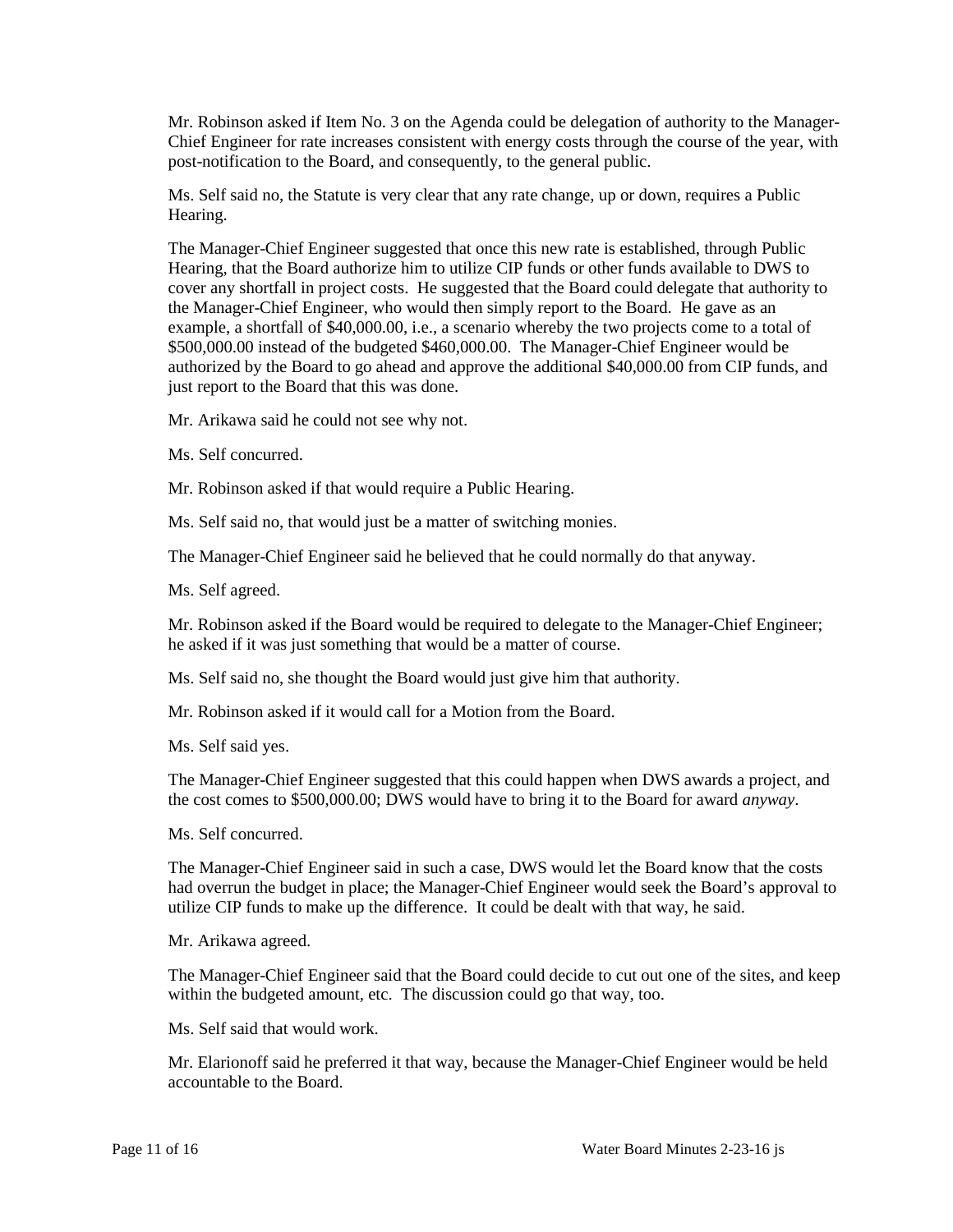The Manager-Chief Engineer agreed. That is the way it would have been done anyway – without any Resolution or extra action by the Board.

Mr. Arikawa said it is a good idea.

Mr. Robinson agreed that it was a great idea.

Ms. Lee Loy asked whether the Board should now return to Item 7(B).

 Ms. Self said no, there was a Motion on the table for this Item, 7(C); the Board had tabled the previous Item, so the Board needs to take action on this Item, i.e., the rate increase.

ACTION: Motion carried unanimously by voice vote.

### B. **DEPARTMENT OF WATER SUPPLY PROPOSED OPERATING AND 5-YEAR CAPITAL IMPROVEMENT PROJECTS (CIP) BUDGETS FOR FISCAL YEAR: (FY) 2017:**

Chairperson Takamine asked if anyone wanted to make a Motion.

Ms. Self said there already was a Motion, although it had been tabled.

 Mr. Sumada noted that the Public Hearing would combine the two Items; currently the times are different.

ACTION: Motion carried unanimously by voice vote.

 a.m., ahead of the regular Board meeting in March. Mr. Arikawa asked to clarify that the Board would have a Public Hearing at 9:30 a.m. and 9:45

Chairperson Takamine asked if it would be one Public Hearing, starting at 9:30 a.m.

The Manager-Chief Engineer said it would be one meeting with two Items, and suggested that it be held at 9:45 a.m.

Ms. Self said yes, the Public Hearing should not take more than 15 minutes.

### D. **UPDATE RE: NATIONAL PARKS SERVICE'S PETITION TO DESIGNATE KEAUHOU AQUIFER AS A GROUND WATER MANAGEMENT AREA:**

 Jeff Pearson. CWRM has notified DWS that the National Park Service (NPS) wants to present to Manager-Chief Engineer said that the venue has not been secured yet, but DWS plans to stay on The Manager-Chief Engineer said that he was in frequent contact with Commission on Water Resource Management (CWRM) staff, as well as with Mr. Roy Hardy and Deputy Director CWRM some new information, and a meeting has been set for Kona on May 17. DWS will definitely attend the meeting to hear what NPS wants to present to CWRM, he said. The top of it with CWRM staff.

### E. **EXECUTIVE SESSION RE: NATIONAL PARKS SERVICE'S PETITION TO DESIGNATE KEAUHOU AQUIFER AS A GROUND WATER MANAGEMENT AREA:**

*(Executive Session was not held.)*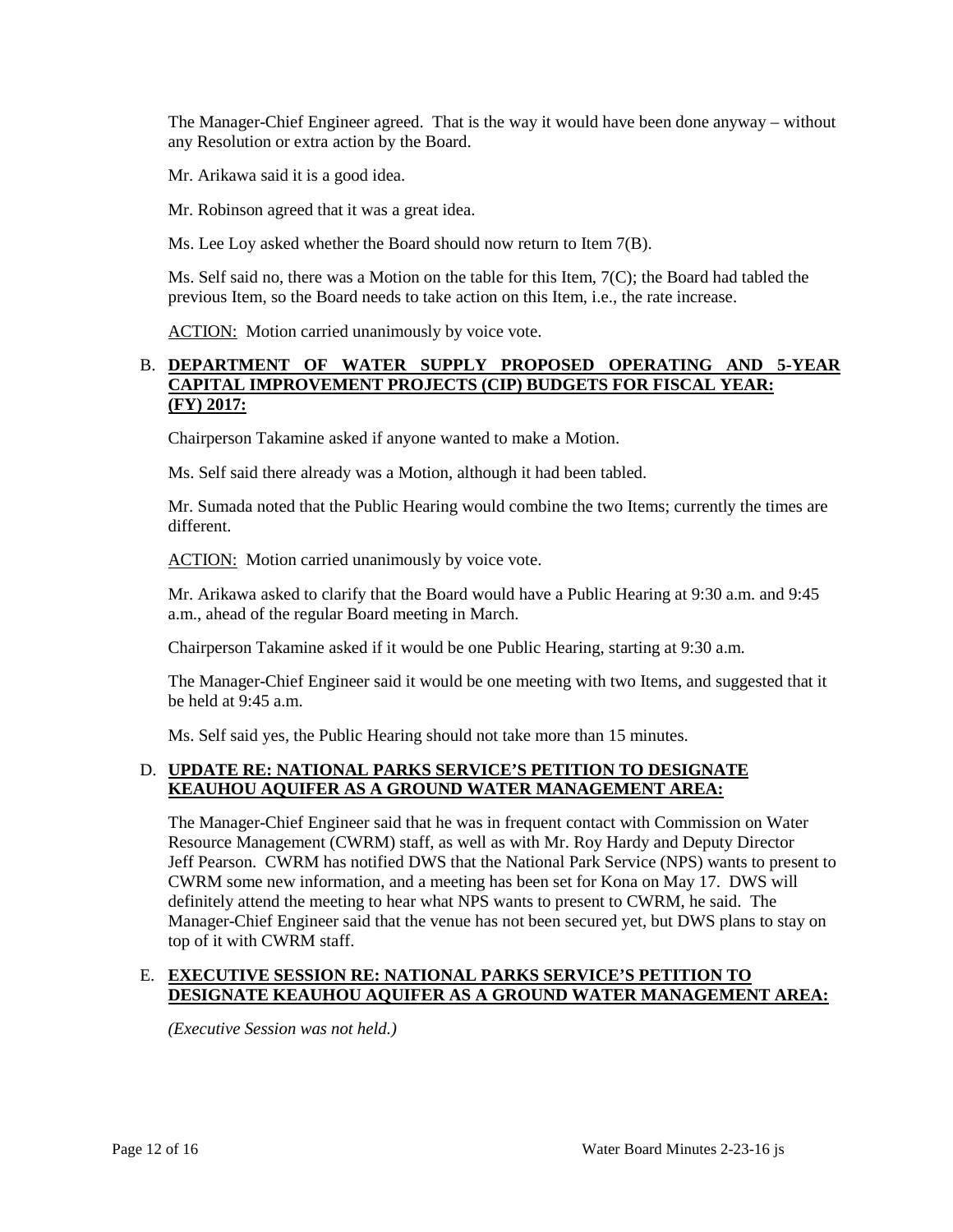# F. **MONTHLY PROGRESS REPORT**:

 Compliance Upgrade, Phase 2 project in South Kohala. One of the issues that DWS has been staffing is an added challenge for DWS there. Mr. Ikeda has been working very hard with Contracts to put out a competitive sealed bid for Treatment Plant Operator Services. DWS Treatment Plant. Because of the critical shorthanded situation, the operator has not been able to take time off for well over a year. DWS is hopeful that one of its other Treatment Plant Operators provide supplemental services in case the need arises. That bid will be advertised, and the bid The Manager-Chief Engineer said that he wanted to highlight the Waimea Water Treatment Plant experiencing involves staffing; a Treatment Plant Operator suddenly resigned. DWS has been working on various contingency plans in anticipation of dry conditions in the area, and the currently has only one operator at Grade IV level, which is the required level to run the Water will be able to pass the Grade IV exam, to provide back-up. As it stands now, there is the lone operator at Grade IV level. Meanwhile, Mr. Ikeda is working on a bid to get private companies to opening will be in March.

Mr. Ikeda said that the bid results will be brought to the Board next month.

 challenge to DWS at this point. He noted that for the Deputy's Compliance Upgrade project, the The Manager-Chief Engineer said that the Board will hopefully vote to award the bid. He said he hoped there were people who qualify to provide those services to DWS; this poses a major required Operator Certification level would be a Grade II, and hopefully there is a larger pool of people available with that certification level, he said.

 Mr. Elarionoff asked how DWS would ensure diligence on the part of these vendors. He noted that a large percentage of prison guards called in sick on Super Bowl Sunday. He said that people like that do not care; it is only a job.

 vendor will be a private company, and the operator they provide will need to be on call at a moment's notice; the operator will need to know how to operate the plant. The operator will need The Manager-Chief Engineer said that DWS inserted into the bid documents a provision for training sessions with the current Treatment Plant Operator IV, as well as a retainage. The to be able to come in and take over the plant. He said there should be a certain length of response time written into the bid documents.

Mr. Ikeda said it would be 48 hours' response time.

The Manager-Chief Engineer said that the operator would definitely need Grade IV certification. If the vendor does not provide the services as contracted, DWS would fire them.

Mr. Elarionoff asked if there was a penalty or a bond to hold the vendor accountable.

 plant, DWS would be forced to activate those wells, and try to feed Waimea 100 percent off of well water – and shut the Treatment Plant down. The Manager-Chief Engineer said that there is a performance bond requirement in DWS contracts. He noted that part of DWS's contingency plan is to get the wells in the area back up and running. If the vendor were completely derelict in their duties and were unable to run the

Chairperson Takamine asked about the status of the electrical equipment on the Laupāhoehoe Reservoir project.

Mr. Inaba said that it is being installed, although a couple of pieces of equipment that were delivered need to be replaced. The major component, i.e., the cabinets, was delivered, and as of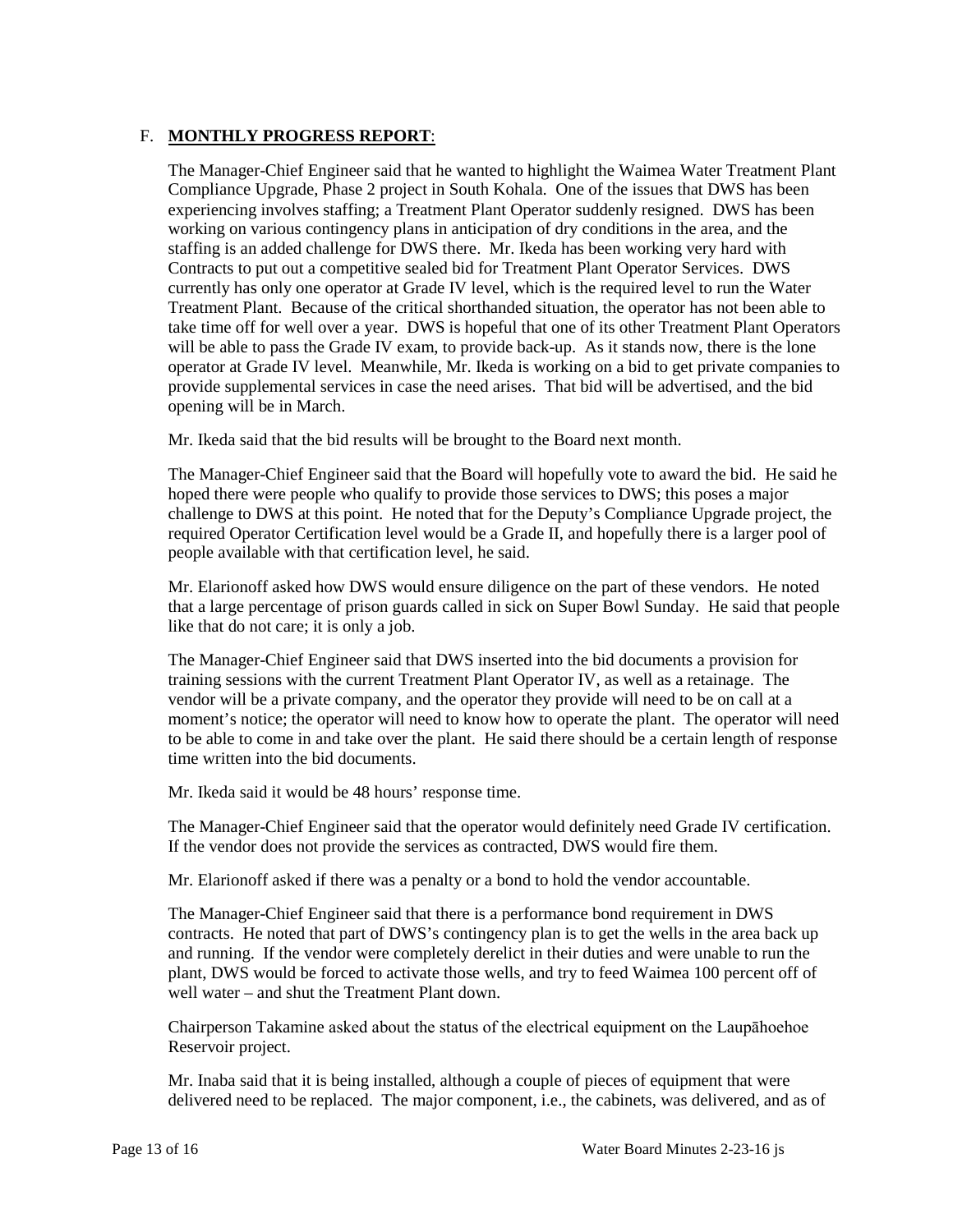this week, they are actually standing in place. The SCADA staff needs to do more programming to complete that installation, he said.

The Manager-Chief Engineer said that at this point, the contractor is beyond the contract completion date.

# G. **REVIEW OF MONTHLY FINANCIAL STATEMENTS:**

 Mr. Elarionoff asked what the unfunded pension liability meant; it was mentioned on the first page of the Financial Statements.

 Mr. Sumada explained that the actuary calculates how much all of the employees, current and past, are going to need for their pensions, i.e., what the cost is to provide for their pensions. The actuary comes up with the number for current and past employees. Current employees contribute employer. Those employee/employer contributions constitute the *funded* portion of the pension liability. The total pension obligation to employees may be \$100 million, but the contributions fund their pensions; ERS has only \$50 million in the bank, so the unfunded portion is the other money into the State Employee Retirement System (ERS) with every payroll, as does the might come to only \$50 million; the unfunded liability is the difference: \$50 million. Mr. Sumada said that if everyone were to retire today, the ERS would need \$100 million to fully half, he said. That unfunded portion is the unfunded pension liability.

 The Manager-Chief Engineer noted that this number is given to the auditors; the auditors did not calculate it themselves.

 Mr. Sumada said that is correct; the actuaries calculated that number, and that is the \$20 million that DWS put on its balance sheet as a liability.

Mr. Elarionoff said he was still not clear, but that was as much information as he could handle.

 employees' behalf on a match basis. The Water Board decided to contribute 100 percent of its with what ERS recommended that DWS contribute, he said. Actuaries take into account liability back to everybody. He noted that the County Council voted to *not* make the additional Mr. Robinson said that unfunded pension liability number really bothered him. The ERS supposedly invests; the people contribute personally, and government entities are contributing on obligation, for all of its employees; therefore, DWS should be consistent, on an actuarial basis, employees' life expectancy, future anticipated increases, and other factors, because this is an indexed retirement plan, Mr. Robinson said. In their report, the auditors gave their take on this unfunded liability; ERS is saying that all employees, not just DWS employees, are part of this unfunded liability. ERS did not make a distinction, and instead blanket-allocated the pension contribution; DWS is shouldering the burden for people on Maui, on Kaua'i and on Oahu who have not made the additional contribution. Mr. Robinson said it was not fair, but wondered what DWS could do about it.

 Mr. Sumada said that certainly is one of the reasons for the unfunded liability. The other reason supposed to fund pensions. for the unfunded liability is that several years ago, the State raided the ERS in order to balance the State Budgets. At the time, investment returns were running around 16 percent; the ERS was allowed to keep 12 percent, and the State took the difference to balance their budget. Mr. Sumada said that the State has never paid the money back to ERS; this was money that was

Mr. Elarionoff said that now he understood. He asked what Source Water Protection projects are, listed on Page BUD3.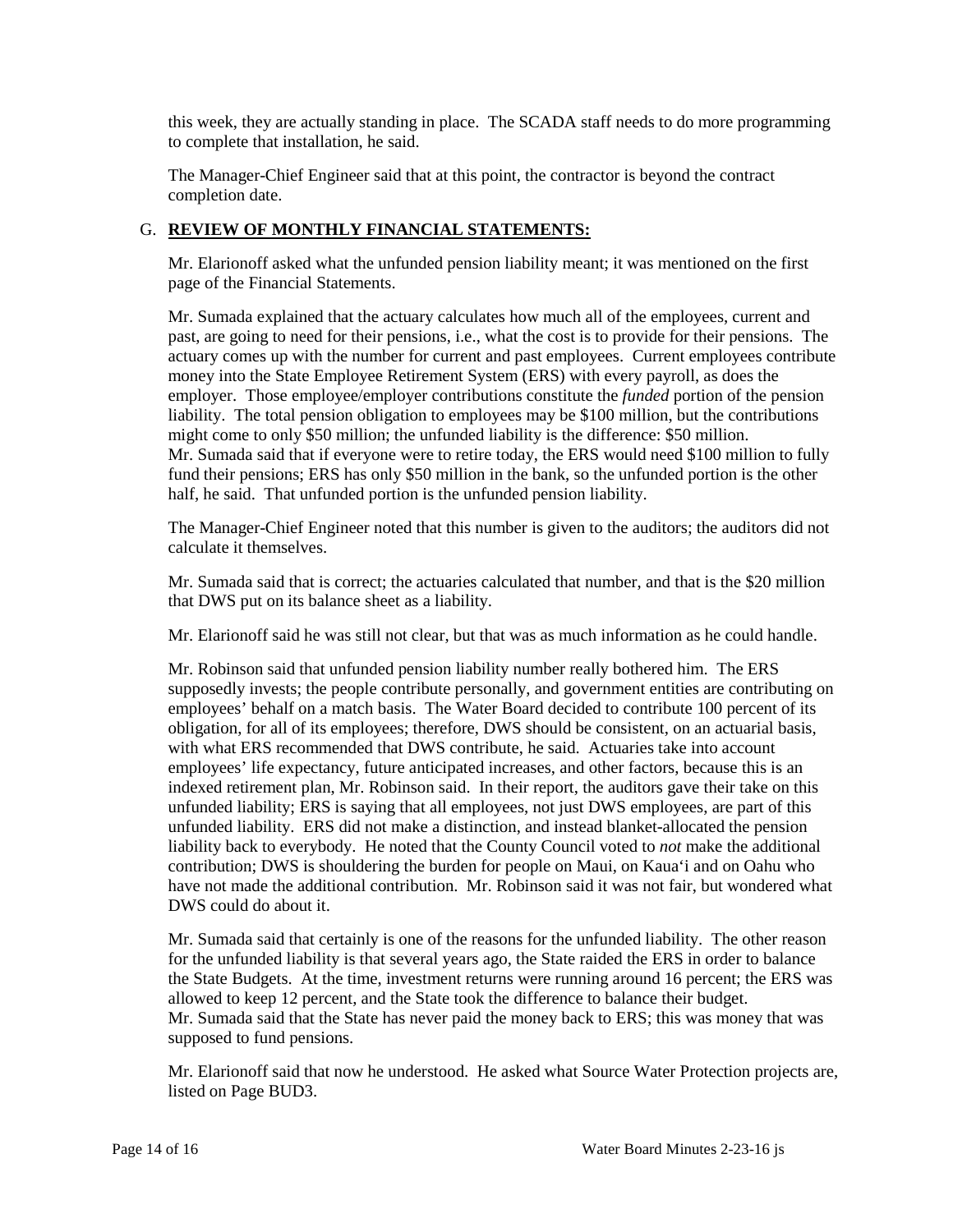protection. Over the past couple of years, DWS has been using the funds to invest in supplies, programs, videos, etc., to enhance its outreach efforts; DOH reimburses DWS 100 percent after The Deputy said that the Department of Health (DOH) implemented the Source Water Protection Grant several years ago; DWS got a grant from DOH of \$200,000.00, to focus efforts on education to the community regarding source water and the importance of source water DWS makes the purchases; it is a 100 percent grant.

# H. **MANAGER-CHIEF ENGINEER'S REPORT:**

The Manager-Chief Engineer provided an update or status on the following:

- their project manager to explore whether it is something that DWS could also use. people are using with success; if the process looks more efficient, DWS wants to check 1) Report on Pacific Water Conference – One big takeaway from the conference from the conference was learning about the ID/IQ Procurement Process used by Honolulu Board of Water Supply (BWS). The Manager-Chief Engineer said he has been in contact with ID/IQ stands for "Indefinite Delivery/Indefinite Quantities," a way of procuring things that may not be very quantifiable. BWS has used the process for a hydro-pneumatic tank repair and replacement project, as well as for submersible motor and pump repair projects. DWS is interested in looking at different procurement processes that other it out, the Manager-Chief Engineer said.
- from there on, attendance is based on seniority. There are four slots budgeted for Board members. In the past, the Board has done the Exhibits, but this year, the conference is also offering an Agenda tailored to small utilities, which DWS qualifies for. The fee is only \$125.00 per person; the small utilities sessions are scheduled for a Wednesday. only \$125.00 per person; the small utilities sessions are scheduled for a Wednesday. The Board will also get passes to the Exhibits. This year's conference schedule has 2) Upcoming AWWA Conference - The Manager-Chief Engineer invited interested Board members to email the Board Secretary. As in past years, the Chairperson can go, and been moved back one day, so attendees will leave here on the Saturday (instead of the Friday), and return home on the Thursday (instead of the Wednesday). The Manager-Chief Engineer directed interested Board members to Google the conference website at ACE 16.

# I. **CHAIRPERSON'S REPORT:**

 to discuss how the Board can better serve DWS. The conversation turned to the subject of a Big Island legislator who authored a bill which would have adversely affected DWS. The discussion scheduled with the Big Island caucus on Oahu, with the help of Representatives Clift Tsuji and island that does so, the Chairperson said. This meeting will be a great opportunity for DWS to meet one-on-one with the Big Island State House Representatives and State Senators. The Office of Hawaiian Affairs representative, Mr. Bobby Lindsey, will also be there. Only Senator Josh The Chairperson reported that he met last week with the Manager-Chief Engineer and the Deputy moved to the need to engage Big Island legislators on a one-on-one basis. A meeting was then Cindy Evans. The Big Island legislators get together once a week for breakfast; this is the only Green will not be on hand, the Chairperson said. This meeting is slated for next week Thursday, March 3, and the Manager-Chief Engineer, the Deputy and the Chairperson will fly to Honolulu to attend.

 better understanding of DWS projects such as well repairs and big CIP construction projects, etc. The Chairperson said he wanted Board members to have the opportunity to do site visits, to gain a The Chairperson spoke to Mr. Ikeda, who was open to having the Board do site visits. He noted that the Board needs to be very aware of the Sunshine Law; he asked how many Board members can attend each site visit.